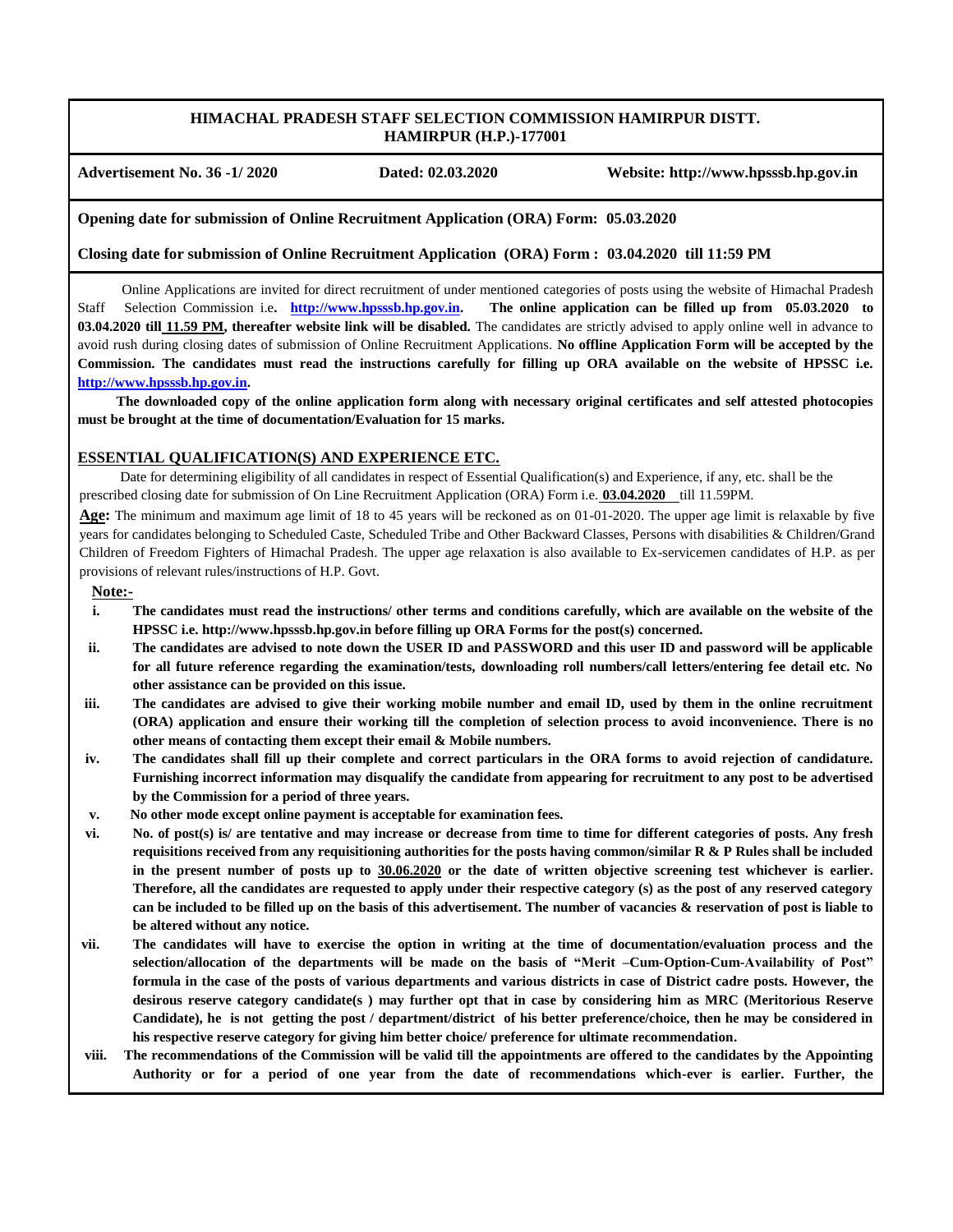**recommendations shall be made by the Commission from the existing panel as and when the requisitions in respect of the additional vacancies are received from different departments for similar posts with similar/common Recruitment and Promotion Rules till the waiting panel in operation is exhausted or six months, whichever is earlier."**

- **ix. While preparing the final result, a category wise waiting list (panel) shall be prepared. The candidates placed in the waiting list/panel shall have no right to be appointed except when a selected/recommended candidate does not join and the waiting list is still in operation.**
- **x. The Commission reserves the right to dispense with the written examination for any post keeping in view the number of applications viz-a-viz vacancies and other circumstances. In lieu of marks for written test, the Commission may prescribe a direct selection criteria based on essential qualifications mentioned in the R &P Rules and may directly conduct the Skill test / Physical test /evaluation of all the eligible applicants, as the case may be.**
- **xi. The Commission reserves the right to implement para 4 of the Govt. Notification No.Per (AP.B) B(15) -5 / 2014 dated 17.04.2017 and clarifications/instructions, if any received from the Government during the recruitment process.**
- **xii. The candidates must keep on checking the website regularly for any further information regarding their roll numbers, admit card, evaluation schedule etc.**
- **xiii As per instructions of the Government dated 11.06.2019 when an Economically Weaker Sections EWS candidate is not available for selection, the post(s) will be treated automatically as de-reserved and will be filled up from a non EWS candidate of unreserved category.**
- **xiv The candidates belonging to Anthodaya /B.P.L. families, who apply for vacancies reserved for Economically Weaker Sections, on the basis of valid BPL certificate and non-SC/ST/OBC certificate issued by the competent authority as prescribed in the instructions of the Govt. dated 11.06.2019 shall be eligible for concession in examination fee.**
- **xv. The candidate shall be eligible for appointment , if he/she has passed Matriculation and 10+2 from any school / institution situated within Himachal Pradesh. Provided this condition shall not apply to Bonafide Himachalis.**
- **xvi. Dispute, if any, shall be subject to Court jurisdictions of HP**.
- **xvii**. **The Commission reserves the right to change any other terms of the advertisement or to rectify the inadvertent/technical errors at any stage.**

| DUCTAIL OF L OSIS.                                                                                                                                            |              |                                         |              |
|---------------------------------------------------------------------------------------------------------------------------------------------------------------|--------------|-----------------------------------------|--------------|
| Name of<br>Department/Board/Corporation/Post/Pay<br><b>Band</b>                                                                                               | Post<br>Code | <b>Number of posts</b>                  |              |
| 1. H.P.Power Transmission Corporation Ltd.<br>Junior Officer (IT) (on contract basis)<br>Rs. 10900-34800+4350                                                 | 772          | Gen(UR)-03, $SC(UR)$ -01, $OBC(UR)$ -01 | $Total = 05$ |
| 2. H.P.Power Transmission Corporation Ltd.<br>Junior Scale Stenographer(on contract basis)<br>Rs.5910-20200+2800GP                                            | 773          | Gen(UR)-03, SC(UR)-01, OBC(UR)-01       | Total= $05$  |
| 3. H.P. State Industrial Development<br><b>Corporation Ltd.</b><br>Supervisor Re-designated as Work Inspector<br>(on contract basis)<br>Rs. 5910-20200+1900GP | 774          | $Gen(UR)-02$                            | Total-02     |
| 4. Fisheries<br>Sub Inspector of Fisheries (on contract basis)<br>Rs. 5910-20200+2400                                                                         | 775          | $OBC(UR)$ -01                           | Total=01     |

#### **The detail of Posts, Eligibility Conditions, and Mode of Selection and other terms and conditions are as under:- 1. Detail of Posts:-**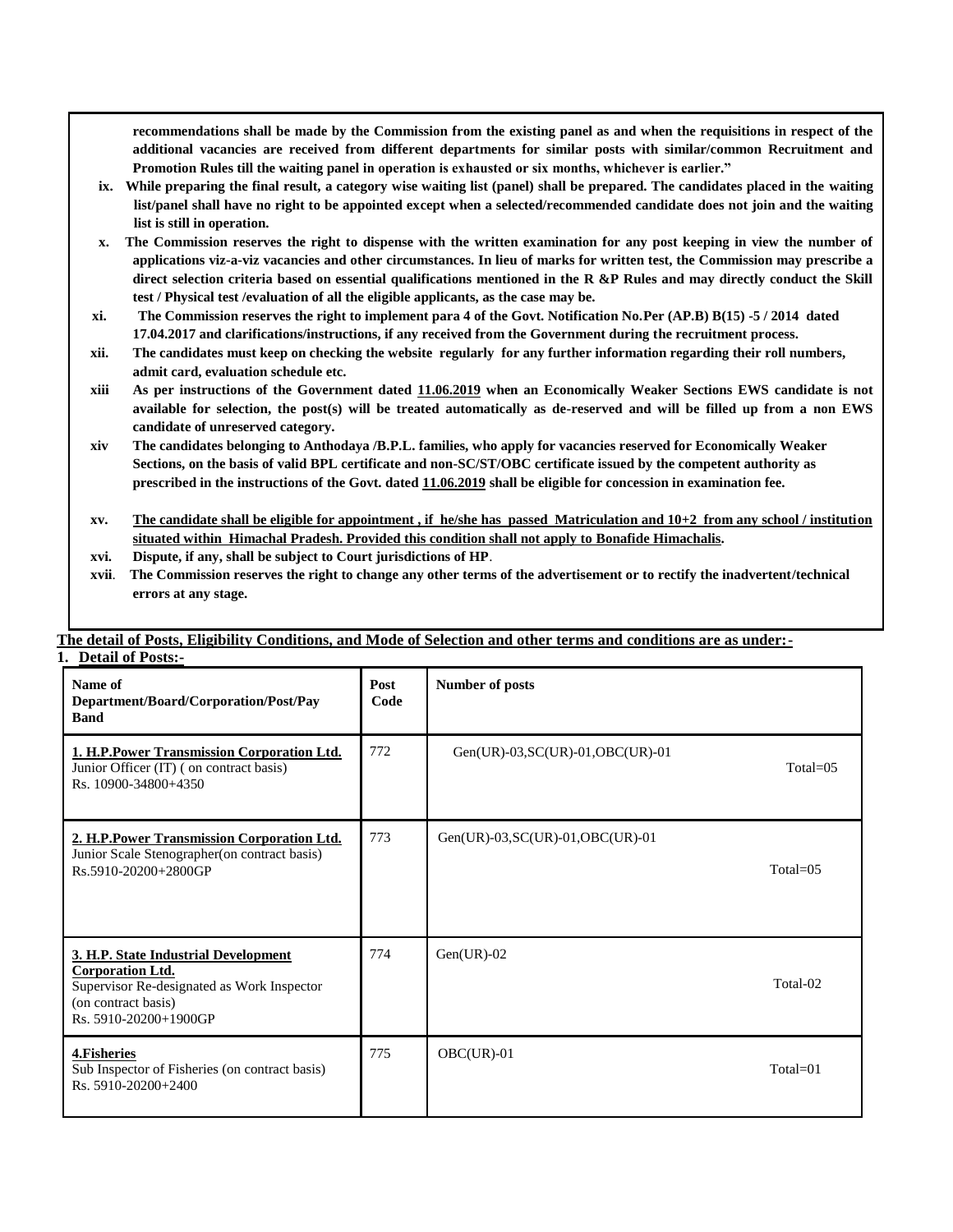| <b>5. Health &amp; Family Welfare</b><br>Medical Laboratory Technician Gr.-II (On<br>contract basis)<br>Rs. 5910-20200+3000GP           | 776 | Gen.(UR)-56, EWS-20, Gen(WFF)-02, OBC(UR)-25, OBC(BPL)-<br>06, SC(UR)-31, SC(BPL)-06, SC(WFF)-01, ST(UR)-05, ST(BPL)-02<br>$Total = 154$                 |
|-----------------------------------------------------------------------------------------------------------------------------------------|-----|----------------------------------------------------------------------------------------------------------------------------------------------------------|
| 6. Health & Family Welfare<br>Pharmacist(Allopathy) (on contract basis)<br>Rs.5910-20200+3000GP                                         | 777 | Gen(WEXM)-11,SC(WEXM)-04,ST(WEXM)-01,OBC(WEXM)-03<br>$Total = 19$                                                                                        |
| 7. Health & Family Welfare<br>Laboratory Assistant (on contract basis)<br>Rs.5910-20200+2000GP                                          | 778 | Gen(WEXM)-07, SC(WEXM)-01, ST(WEXM)-01, OBC(WEXM)-02<br>$Total=11$                                                                                       |
| 8. Health & Family Welfare<br>Radiographer(Allopathy)<br>Rs. 5910-20200+3000 GP                                                         | 779 | Gen.(UR)-07, EWS-09, Gen(WFF)-02, OBC(UR)-26, OBC(BPL)-<br>07, OBC(WFF)-01, SC(UR)-19, SC(BPL)-05, SC(WFF)-01, ST(UR)-<br>01, ST(BPL)-02<br>$Total = 80$ |
|                                                                                                                                         |     |                                                                                                                                                          |
| 9.Horticulture<br>Junior Technician (on contract basis)<br>Rs. 5910-20200+1900GP                                                        | 780 | Gen(UR)-05, EWS-01, OBC(UR)-01<br>Total= $-07$                                                                                                           |
| <b>10. State Election Commission</b><br>Assistant Programmer (on contract basis)<br>Rs.10300-34800+3200GP                               | 781 | $Gen(UR) - 01$<br>Total-01                                                                                                                               |
| <b>11.HP General Industries Corporation Ltd.</b><br>Supervisor (on contract basis)<br>Rs. 5910-20200+2800GP                             | 782 | $Gen(UR)-01$<br>$Total = 01$                                                                                                                             |
| 12. HP General Industries Corporation Ltd                                                                                               | 783 | $Gen(UR)-02, OBC(UR)-01$                                                                                                                                 |
| Sr. Assistant (Accounts) (on contract basis)<br>Rs.10300-34800+4400GP                                                                   |     | $Total = 03$                                                                                                                                             |
| 13.HP General Industries Corporation Ltd<br>Operator (on contract basis)<br>Rs. 5910-20200+1900GP                                       | 784 | Gen.(UR)-03, SC(UR)-02<br>Total=05                                                                                                                       |
| 14. Technical Education, Vocational &<br><b>Industrial Training</b><br>Computer Assistant (on contract basis)<br>Rs. 10300-34800+3800GP | 785 | Gen(UR)-01,EWS-03,OBC(UR)-04,SC(UR)-01,SC(BPL)-01<br>$Total=10$                                                                                          |
| 15. Police<br>Steno-Typist (on contract basis)                                                                                          | 786 | Gen(UR)-17,Gen(WFF)-01,OBC(UR)-06,SC(UR)-07,ST(UR)-01                                                                                                    |
| Rs. 5910-20200+2000GP                                                                                                                   |     | Total= $32$                                                                                                                                              |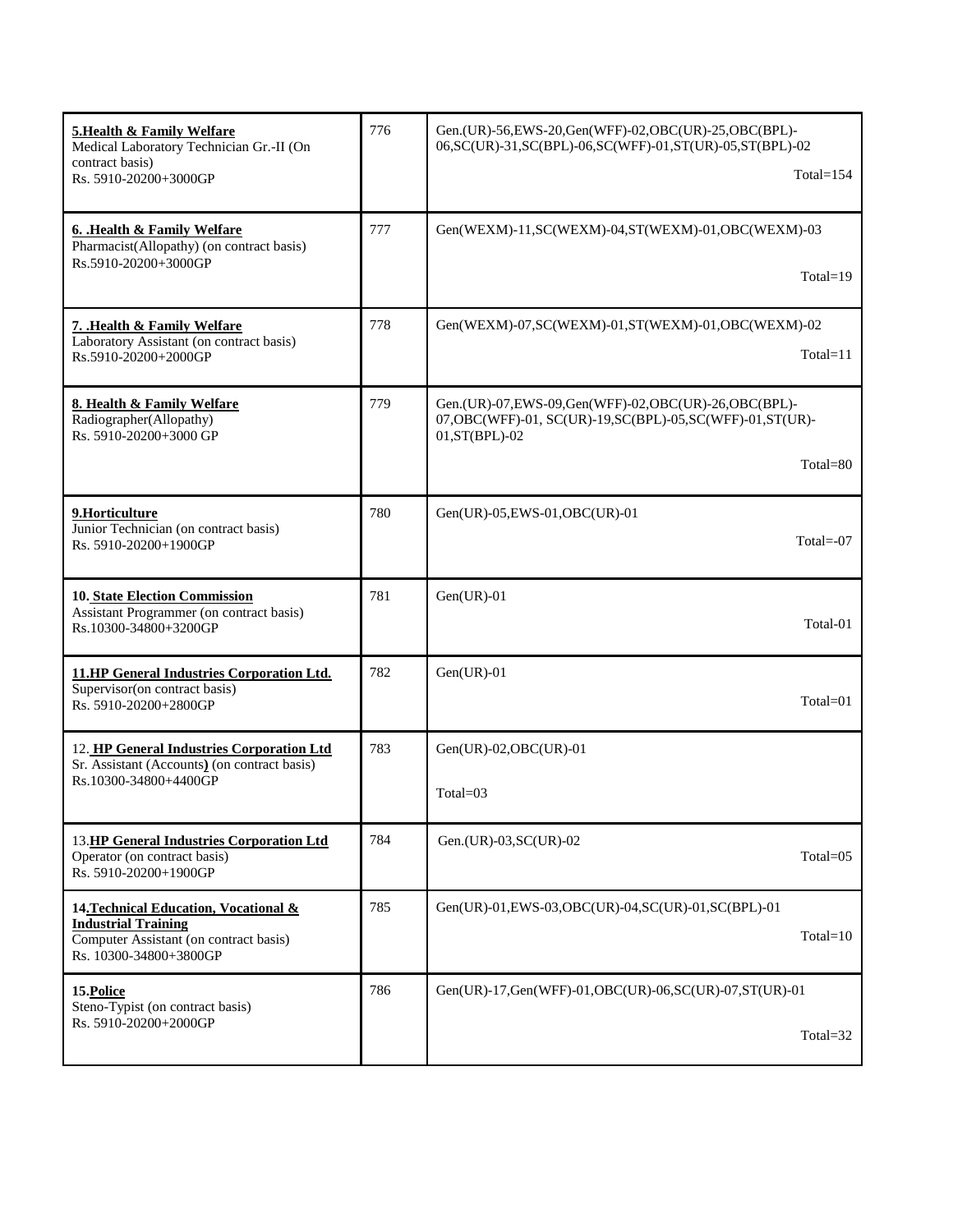| <b>16.HP Power Corporation Limited</b><br>Junior Officer(Supervisory Trainee-P&A) at S-0<br>level (on contract basis)<br>Rs. 10900-34800+4350GP       | 787                                                                                               | Gen(UR)-03, EWS-01, SC(UR)-01<br>$Total = 05$                                                                                          |  |
|-------------------------------------------------------------------------------------------------------------------------------------------------------|---------------------------------------------------------------------------------------------------|----------------------------------------------------------------------------------------------------------------------------------------|--|
| <b>17HP Power Corporation Limited</b><br>Junior Officer(Supervisory Trainee-F&A)at S-0<br>level (on contract basis)<br>Rs. 10900-34800+4350GP         | 788                                                                                               | Gen(UR)-04, OBC(UR)-01, SC(UR)-01<br>Total=06                                                                                          |  |
| <b>18.HP.PWD</b><br>Junior Draughtsman(Arch.) (on contract basis)<br>5910-20200+2400GP                                                                | 789                                                                                               | $Gen.(UR)-01$<br>$Total = 01$                                                                                                          |  |
| <u>19.HP.PWD</u><br>Junior Draughtsman(Civil) (on contract basis)<br>Rs.5910-20200+2400GP                                                             | 790                                                                                               | OBC(WFF)-01<br>$Total = 01$                                                                                                            |  |
| 20. Technical Education, Vocational &<br><b>Industrial Training</b><br>Workshop Instructor(Electrical)(on contract<br>basis)<br>Rs.10300-34800+3600GP | 791                                                                                               | OBC(UR)-02, SC(UR)-01<br>$Total = 03$                                                                                                  |  |
| 21. Technical Education, Vocational &<br><b>Industrial Training</b><br>Hostel Superintendent (on contract basis)<br>Rs. 10300-34800+3200GP            | 792                                                                                               | Male-03, Female-01<br>Gen (UR)-02 (Male-01 & Female-01), EWS-01, OBC (UR)-01<br>$Total = 04$                                           |  |
| <b>22. Elementary Education</b><br>TGT (Medical) (on contract basis)<br>Rs.10300+34800+3600GP                                                         | 793                                                                                               | Gen.(UR)-51, EWS-17, Gen(WFF)-02, OBC(UR)-22, OBC(BPL)-05,<br>SC(UR)-27, SC(BPL)-05, SC(WFF)-01, ST(UR)-05, ST(BPL)-01<br>Total= $136$ |  |
| <b>23. Elementary Education</b><br>TGT (Non-Medical) (on contract basis)<br>Rs. 10300-34800+3600GP                                                    | 794                                                                                               | Gen.(UR)-53, EWS-18, Gen(WFF)-02, OBC(UR)-24, OBC(BPL)-05,<br>SC(UR)-29, SC(BPL)-05, SC(WFF)-01, ST(UR)-05, ST(BPL)-02<br>Total= $144$ |  |
| 795<br><b>24. Elementary Education</b><br>TGT (Arts) (on contract basis)<br>10300-34800+3600GP                                                        |                                                                                                   | Gen.(UR)-112,EWS-39,Gen(WFF)-04,OBC(UR)-50,OBC(BPL)-11,<br>OBC(WFF)-01,SC(UR)-62,SC(BPL)-11,SC(WFF)-02,ST(UR)-<br>$11, ST(BPL)$ -04    |  |
|                                                                                                                                                       |                                                                                                   | Total=307                                                                                                                              |  |
| 2. Minimum Essential Qualifications as per R & P Rules.                                                                                               |                                                                                                   |                                                                                                                                        |  |
| 772<br>Junior Officer(IT)<br>with 55% marks                                                                                                           | Full time MCA/MSc(IT)/MSc in any discipline with PGDCA/B. Tech(CSE/IT) from recognized university |                                                                                                                                        |  |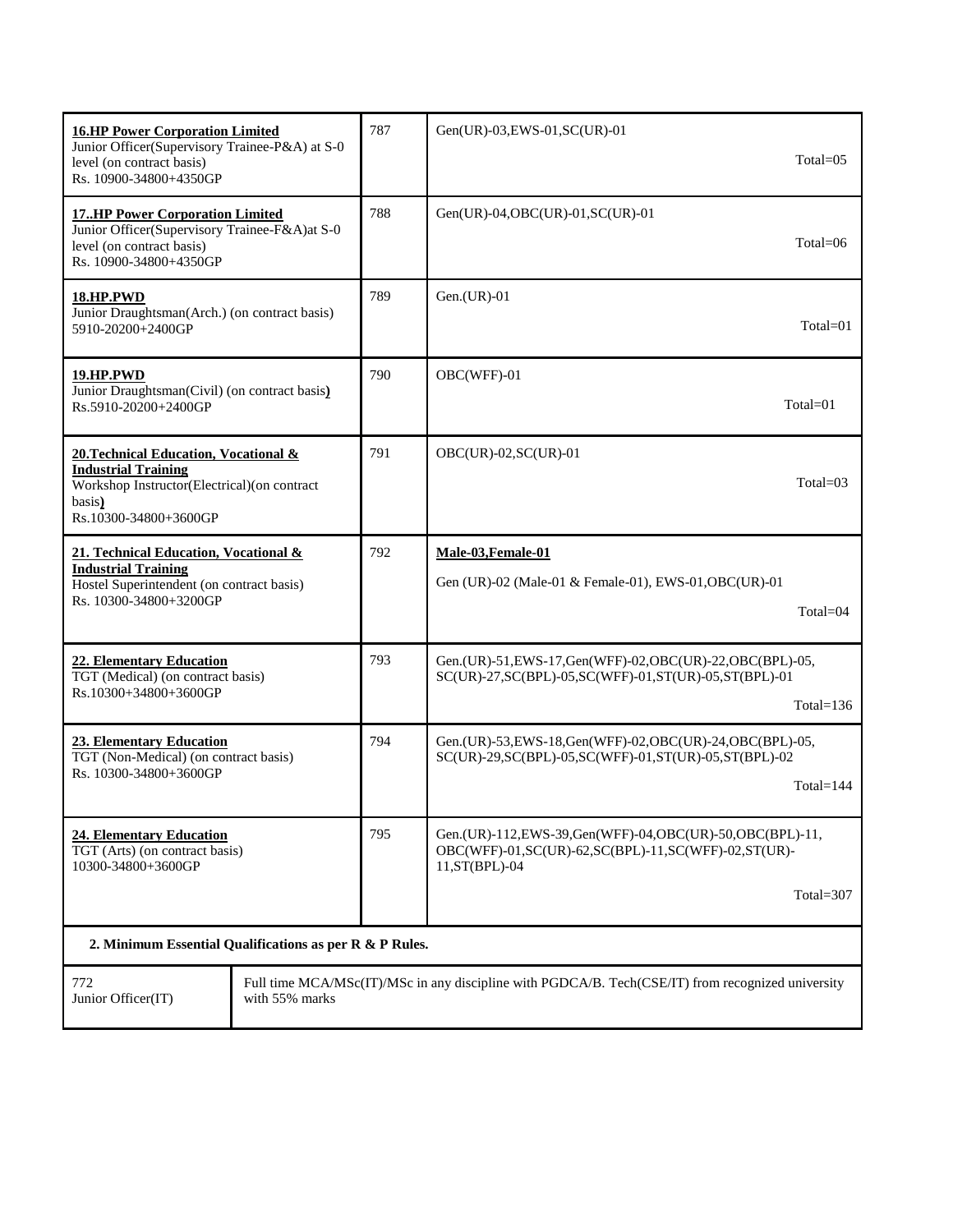| 773<br>Junior Scale Stenographer                       | Should have passed 10+2 Examination from a recognized Board of School Education/ University.<br>$\ddot{1}$<br>Must possess the following speed in Shorthand and Typing on Computer in both languages i.e.<br>$\rm ii)$<br>English & Hindi at the time of initial recruitment:-<br>Speed in Shorthand<br>Speed in Typing on Computer                                                                                                                                                                                                                                                                                                                                                                                                                                                                                                                                                                                                                                                                                                                                                                                                                                                                                                                                                                                                                                |               |               |               |                                                                                                                                                                                                                                                                                                                                                                                                                                                                                                              |  |  |
|--------------------------------------------------------|--------------------------------------------------------------------------------------------------------------------------------------------------------------------------------------------------------------------------------------------------------------------------------------------------------------------------------------------------------------------------------------------------------------------------------------------------------------------------------------------------------------------------------------------------------------------------------------------------------------------------------------------------------------------------------------------------------------------------------------------------------------------------------------------------------------------------------------------------------------------------------------------------------------------------------------------------------------------------------------------------------------------------------------------------------------------------------------------------------------------------------------------------------------------------------------------------------------------------------------------------------------------------------------------------------------------------------------------------------------------|---------------|---------------|---------------|--------------------------------------------------------------------------------------------------------------------------------------------------------------------------------------------------------------------------------------------------------------------------------------------------------------------------------------------------------------------------------------------------------------------------------------------------------------------------------------------------------------|--|--|
|                                                        | English                                                                                                                                                                                                                                                                                                                                                                                                                                                                                                                                                                                                                                                                                                                                                                                                                                                                                                                                                                                                                                                                                                                                                                                                                                                                                                                                                            | Hindi         | English       | Hindi         |                                                                                                                                                                                                                                                                                                                                                                                                                                                                                                              |  |  |
|                                                        | <b>80 WPM</b>                                                                                                                                                                                                                                                                                                                                                                                                                                                                                                                                                                                                                                                                                                                                                                                                                                                                                                                                                                                                                                                                                                                                                                                                                                                                                                                                                      | <b>70 WPM</b> | <b>40 WPM</b> | <b>30 WPM</b> |                                                                                                                                                                                                                                                                                                                                                                                                                                                                                                              |  |  |
|                                                        | Provided that at the time of initial recruitment the candidate shall have to pass shorthand test<br>in either of the language i.e. in Hindi or English at the prescribed speed.<br>Provided further that the candidate will have to pass typing test in both the languages at the<br>time of initial recruitment:<br>Provided further that the incumbent having passed shorthand in one language, at the time of<br>initial recruitment at the prescribed speed, shall have to pass the shorthand test in second language i.e.<br>Hindi or English, within a period of three years from the date of appointment. The appointment letter<br>of such candidate who does not qualify the shorthand test in second language at the time of initial<br>recruitment shall contain the specific condition that he / she shall have to pass the test in shorthand<br>test in second language within a period of three years and if he/she qualifies the Shorthand test<br>within the period of three years he/she will be eligible to draw his/her annual increment from due<br>date and the candidate who qualifies the said test after three years will be eligible to draw his/her first<br>increment only from the date of qualifying the prescribed test.<br>iii) Should have the knowledge of word processing in computer as prescribed by the recruiting authority. |               |               |               |                                                                                                                                                                                                                                                                                                                                                                                                                                                                                                              |  |  |
| 774<br>Supervisor (Re-designated<br>as Work Inspector) | i) Should have passed Matric examination from a recognized University /Board.<br>ii) Must possess I.T.I. Certificate in the trade of building construction from a recognized institution.                                                                                                                                                                                                                                                                                                                                                                                                                                                                                                                                                                                                                                                                                                                                                                                                                                                                                                                                                                                                                                                                                                                                                                          |               |               |               |                                                                                                                                                                                                                                                                                                                                                                                                                                                                                                              |  |  |
| 775<br>Sub Inspector of Fisheries                      | Should have passed 10+2 examination with Science or its equivalent from a recognized Board of School<br>Education.                                                                                                                                                                                                                                                                                                                                                                                                                                                                                                                                                                                                                                                                                                                                                                                                                                                                                                                                                                                                                                                                                                                                                                                                                                                 |               |               |               |                                                                                                                                                                                                                                                                                                                                                                                                                                                                                                              |  |  |
| 776<br>Medical Laboratory<br>Technician Grade-II       | i) $10+2$ in Science from a recognized Board of School Education.<br>ii) B.Sc Medical Laboratory Technology/B.Sc. Medical Technology Laboratory/ B.Sc. Medical<br>Technology (Laboratory)/B.Sc. Medical Laboratory Sciences/ B.Sc.in Medical Laboratory<br>Technology (Lateral) from a recognized University or an Institution affiliated to a recognized<br>University.<br>iii) Should be registered with the Himachal Pradesh Para Medical Council for the above qualification.                                                                                                                                                                                                                                                                                                                                                                                                                                                                                                                                                                                                                                                                                                                                                                                                                                                                                  |               |               |               |                                                                                                                                                                                                                                                                                                                                                                                                                                                                                                              |  |  |
| 777<br>Pharmacist (Allopathy)                          | i) 10+2 in Science from a recognized Board of School Education.<br>ii) Degree or Diploma in Pharmacy from a recognized University or an Institution duly recognized by<br>the Central/State Government.<br>iii) Must be registered with the Pharmacy Council of the concerned State /Central Government.                                                                                                                                                                                                                                                                                                                                                                                                                                                                                                                                                                                                                                                                                                                                                                                                                                                                                                                                                                                                                                                           |               |               |               |                                                                                                                                                                                                                                                                                                                                                                                                                                                                                                              |  |  |
| 778<br>Laboratory Assistant                            | 10+2 with Science (Physics, Chemistry, Biology) or its equivalent from a recognized Board / University<br>by the State/Centre Govt.                                                                                                                                                                                                                                                                                                                                                                                                                                                                                                                                                                                                                                                                                                                                                                                                                                                                                                                                                                                                                                                                                                                                                                                                                                |               |               |               |                                                                                                                                                                                                                                                                                                                                                                                                                                                                                                              |  |  |
| 779<br>Radiographer (Allopathy)                        | i) 10+2 in Science from a recognized Board of School Education/University.<br>Radiation Technology (Lateral Entry) from recognized University.<br>iii) Must be registered with the Himachal Pradesh Para Medical Council, Shimla.                                                                                                                                                                                                                                                                                                                                                                                                                                                                                                                                                                                                                                                                                                                                                                                                                                                                                                                                                                                                                                                                                                                                  |               |               |               | ii) B.Sc. Medical Technology (Radiology & Imaging) / B.Sc. Medical Technology (Radio Diagnosis &<br>Radiotherapy) / B.Sc. Medical Technology (X-Ray /Radiodiagnosis)/B.Sc. Radiation Technology/B.Sc.<br>Medical imaging Technology/B.Sc. Medical Technology (Radio diagnosis & Imaging)/B.Sc. Medical<br>Technology (Radiography & Imaging)/B.Sc in Allied Health Science/Medical Imaging Technology/B.Sc<br>in Medical Radio & Imaging Technology / Bachelor of Radiation & Imaging Technology/Bachelor of |  |  |
| 780<br>Junior Technician                               | i) Should have passed Matriculation Examination or its equivalent from a recognized Board of<br>School Education/University.<br>ii) Should possess I.T.I. certificate of 2 years duration in Mechanical/Fitter Trade.                                                                                                                                                                                                                                                                                                                                                                                                                                                                                                                                                                                                                                                                                                                                                                                                                                                                                                                                                                                                                                                                                                                                              |               |               |               |                                                                                                                                                                                                                                                                                                                                                                                                                                                                                                              |  |  |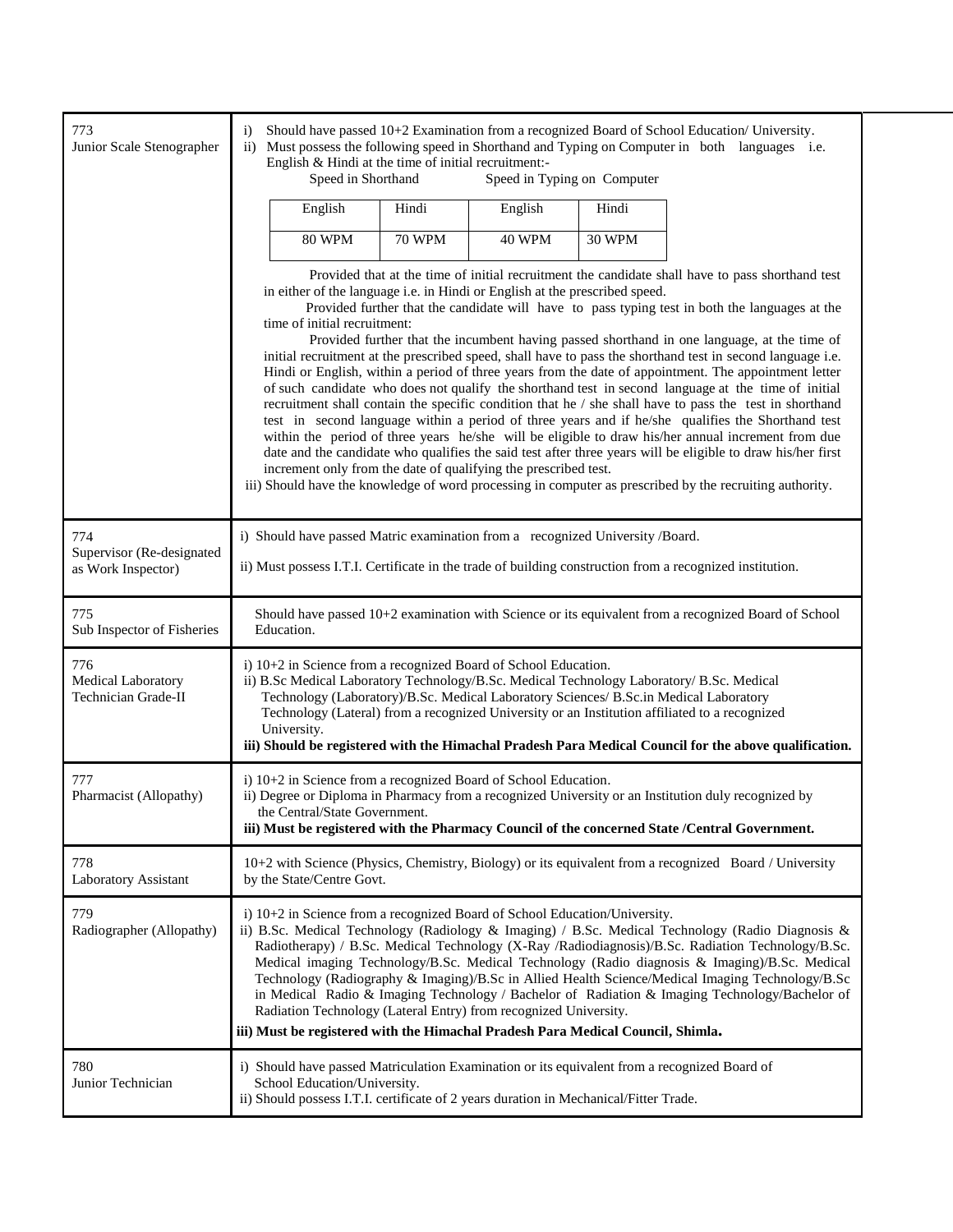| 781<br><b>Assistant Programmer</b> | On the following streams from recognized University/Institution or an Institution affiliated to a<br>recognized Board or University or from a deemed University as regular course(s).<br>B.E/B. Tech. (Computer Science/Engineering of Information Technology)/MCA/ 'B' or 'C' Level course<br>from NIELIT.<br><b>OR</b><br>i) B.E./B. Tech. in other disciplines with one year 'A'Level of DOEACC (NIELT) / Post Graduate<br>Diploma in Computer Science/ Computer Applications/Information Technology.<br>ii)Experience<br>of at least one year in<br>Government<br>/Corporate<br>Sector as<br>Assistant<br>Programmer/Programmer/Software Developer.<br><b>OR</b><br>i) Master's degree in Computer Science/Information Technology (having Mathematics as a subject in<br>graduation).<br>ii) Experience of at least two years in Government / Corporate Sector as<br>Assistant Programmer/<br>Programmer /Software developer.<br>OR.<br>i) B.Sc. (Computer Science or Information Technology) / BCA.<br>ii) Experience of at least three years in Government/Corporate / Private Sector as Assistant Programmer<br>/Programmer/Software developer.<br>OR.<br>i)Three years Diploma from Polytechnic Institution in Computer Science/ Engineering or Information<br>Technology.<br>ii) Experience of at least three years in Government/Corporate/Private Sector as Assistant<br>Programmer/Programmer/Software Developer. |
|------------------------------------|-------------------------------------------------------------------------------------------------------------------------------------------------------------------------------------------------------------------------------------------------------------------------------------------------------------------------------------------------------------------------------------------------------------------------------------------------------------------------------------------------------------------------------------------------------------------------------------------------------------------------------------------------------------------------------------------------------------------------------------------------------------------------------------------------------------------------------------------------------------------------------------------------------------------------------------------------------------------------------------------------------------------------------------------------------------------------------------------------------------------------------------------------------------------------------------------------------------------------------------------------------------------------------------------------------------------------------------------------------------------------------------------------------------------------------|
| 782<br>Supervisor                  | Graduate with six years experience with regard to loading, unloading, filling & packing of finished<br>products related to country liquor.                                                                                                                                                                                                                                                                                                                                                                                                                                                                                                                                                                                                                                                                                                                                                                                                                                                                                                                                                                                                                                                                                                                                                                                                                                                                                    |
| 783<br>Sr. Assistant (Accounts)    | B.Com or M.Com or C.A.Inter or MBA Finance from a recognized Institution/ University established<br>$\ddot{1}$<br>by law by the State/Central Govt.<br>Should have done course in Tally system in Accounts/related field.<br>$\rm ii)$<br>iii) Minimum five years experience as Accountant by whatever names called in commercial accounting<br>with a company having annual turnover of at least Rs. 20.00 Crore, in any of the last three years or Govt.<br>Department/Undertaking.                                                                                                                                                                                                                                                                                                                                                                                                                                                                                                                                                                                                                                                                                                                                                                                                                                                                                                                                         |
| 784<br>Operator                    | Should be passed matriculation examination with four years experience of operating the Boiler<br>industrial concern.                                                                                                                                                                                                                                                                                                                                                                                                                                                                                                                                                                                                                                                                                                                                                                                                                                                                                                                                                                                                                                                                                                                                                                                                                                                                                                          |
| 785<br><b>Computer Assistant</b>   | Regular Course (s) on the following streams from any University/Institution duly recognized by any<br>State/Central Government:-<br>i) B.E/B. Tech. Computer Science/ Computer Engineering or Information Technology/ MCA/ 'B' or 'C'<br>Level of NIELIT.<br><b>OR</b><br>B.E./B. Tech. in other disciplines with one year 'A'Level of DOEACC (NIELT) / Post Graduate<br>Diploma in Computer Science/Computer Application/Information Technology.<br>OR.<br>Master's Degree in Computer Science/Information Technology (having Mathematics as a subject in<br>Graduation.<br><b>OR</b><br>B.Sc. Computer Science or Information Technology or BCA.<br>0R<br>Three years Diploma from Polytechnic in Computer Science / Engineering.<br>ii) Experience of at least one year in Government/Corporate/Private Sector as Computer Assistant.                                                                                                                                                                                                                                                                                                                                                                                                                                                                                                                                                                                      |
| 786<br>Steno-Typist                | Should have passed 10+2 Examination from a recognized Board of School Education.<br>$\ddot{1}$<br>Must possess the following speed in Shorthand and Typing on Computer in both languages i.e.<br>$\overline{11}$ )<br>English & Hindi at the time of initial recruitment.                                                                                                                                                                                                                                                                                                                                                                                                                                                                                                                                                                                                                                                                                                                                                                                                                                                                                                                                                                                                                                                                                                                                                     |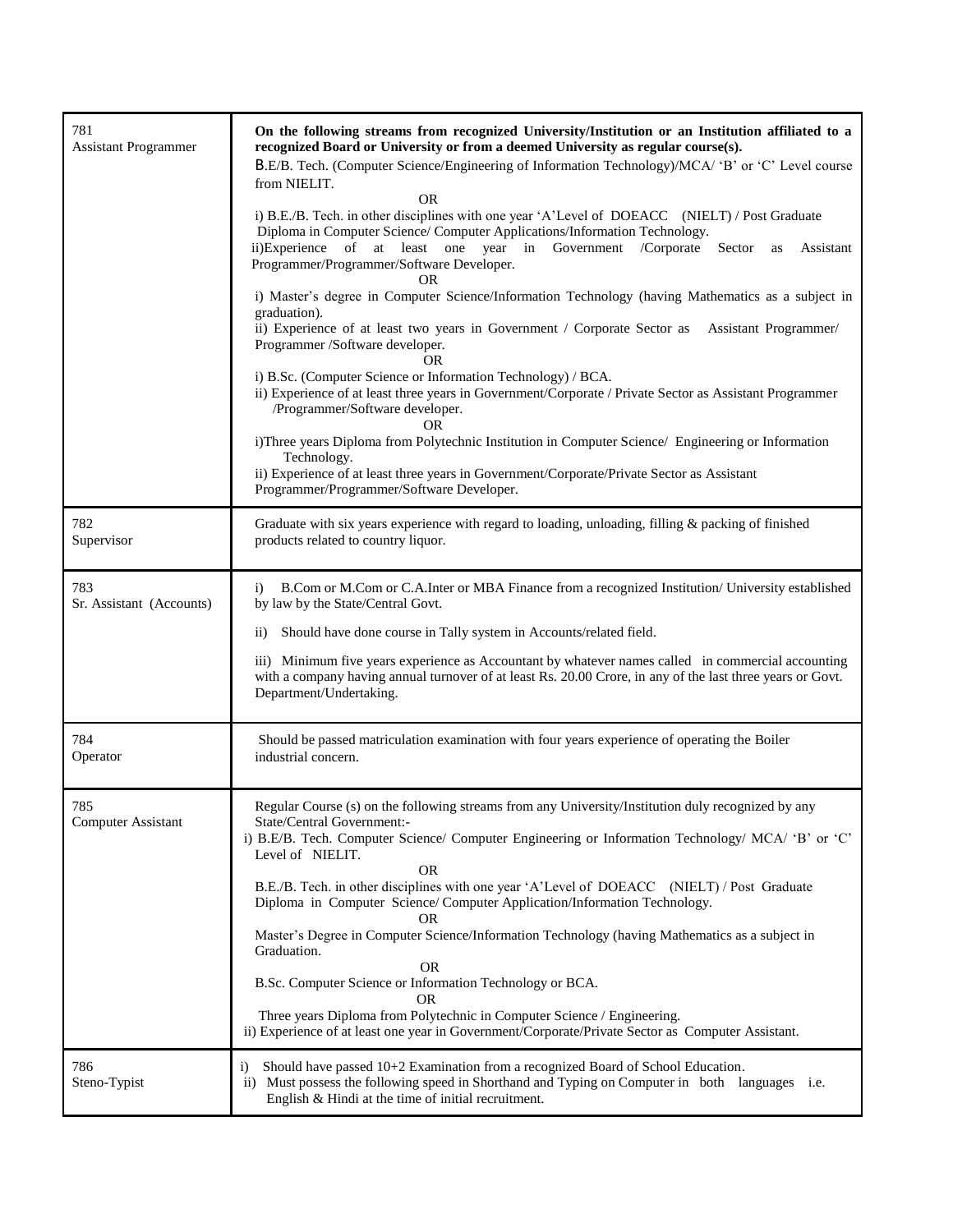|                                                                      | Speed in Shorthand                                                                                                                                                                                                                                                                                                                                                                                                                                                                                                                                                                                      |        | Speed in Typing on Computer |                                                                                                                                                                                                                                                                                                                                                                                                                                                                                                                                                                                                                                                                                                                                                                                                                                                                                                                                                                                                                                                                           |
|----------------------------------------------------------------------|---------------------------------------------------------------------------------------------------------------------------------------------------------------------------------------------------------------------------------------------------------------------------------------------------------------------------------------------------------------------------------------------------------------------------------------------------------------------------------------------------------------------------------------------------------------------------------------------------------|--------|-----------------------------|---------------------------------------------------------------------------------------------------------------------------------------------------------------------------------------------------------------------------------------------------------------------------------------------------------------------------------------------------------------------------------------------------------------------------------------------------------------------------------------------------------------------------------------------------------------------------------------------------------------------------------------------------------------------------------------------------------------------------------------------------------------------------------------------------------------------------------------------------------------------------------------------------------------------------------------------------------------------------------------------------------------------------------------------------------------------------|
|                                                                      | English                                                                                                                                                                                                                                                                                                                                                                                                                                                                                                                                                                                                 | Hindi  | English                     | Hindi                                                                                                                                                                                                                                                                                                                                                                                                                                                                                                                                                                                                                                                                                                                                                                                                                                                                                                                                                                                                                                                                     |
|                                                                      | 60 WPM                                                                                                                                                                                                                                                                                                                                                                                                                                                                                                                                                                                                  | 60 WPM | <b>25 WPM</b>               | <b>25 WPM</b>                                                                                                                                                                                                                                                                                                                                                                                                                                                                                                                                                                                                                                                                                                                                                                                                                                                                                                                                                                                                                                                             |
|                                                                      | either of the language i.e. in Hindi or English at the prescribed speed:<br>time of initial recruitment:                                                                                                                                                                                                                                                                                                                                                                                                                                                                                                |        |                             | Provided that at the time of initial recruitment the candidate shall have to pass shorthand test in<br>Provided further that the candidates will have to pass typing test in both the languages at the<br>Provided further that the incumbent having passed shorthand in one language, at the time of<br>initial recruitment at the prescribed speed, shall have to pass the shorthand test in second language<br>within a period of three years from the date of appointment. The appointment letter of such candidate<br>who does not qualify the shorthand test in second language shall contain the specific condition that<br>he shall have to pass the test in shorthand in second language within a period of three years and if he<br>qualifies the test in Shorthand test in second language within a period of three years he will be<br>eligible to draw his annual increment from due dates and the candidate who qualifies the said test after<br>three years will be eligible to draw first increment only from the date of qualifying the prescribed test. |
| 787<br>Junior<br>Officer(Supervisory<br>Trainee-P&A) at S-0<br>level | iii) Should have the knowledge of word processing in computer as prescribed by the recruiting authority<br>Graduate with one year full time Diploma in HR/ Personnel Management with 55% marks from recognized<br>University. Employees of HPPCL who have acquired the above referred qualification with 55% marks<br>through full time or part time or through correspondence/distance mode from a recognized<br>institute/University shall also be eligible / considered. Relaxation in age and %age of marks as per rules of<br>HPPCL. Knowledge of computer basics i.e. MS Word, Excel, E.mail etc. |        |                             |                                                                                                                                                                                                                                                                                                                                                                                                                                                                                                                                                                                                                                                                                                                                                                                                                                                                                                                                                                                                                                                                           |
| 788<br>Junior Officer<br>(Supervisory Trainee)<br>F&A) at S-0 level  | Full time Graduate in Commerce (B.Com) from recognized University with 55% marks.                                                                                                                                                                                                                                                                                                                                                                                                                                                                                                                       |        |                             |                                                                                                                                                                                                                                                                                                                                                                                                                                                                                                                                                                                                                                                                                                                                                                                                                                                                                                                                                                                                                                                                           |
| 789<br>Junior Draughtsman<br>(Arch.)                                 | Should have passed the Matriculation Examination from a recognized Board of School<br>Central/State Govt.                                                                                                                                                                                                                                                                                                                                                                                                                                                                                               | OR.    |                             | Matric or its equivalent / Higher qualification from a recognized Board / University and should have passed<br>the Diploma in Architectural Assistantship from the Institute recognized by the State/Central Government.<br>Education /<br>Institution and have passed 02 years certificate course in the trade of Draughtsmanship/Diploma in<br>Draughtsmanship or its equivalent from a Polytechnic Institute / ITI or an Institute duly recognized by the                                                                                                                                                                                                                                                                                                                                                                                                                                                                                                                                                                                                              |
| 790<br>Junior Draughtsman<br>(Civil)                                 | i) Matriculation or its equivalent from a recognized Board of school education /University<br>recognized ITI or from an Institute duly recognized by the Central/HP Government.                                                                                                                                                                                                                                                                                                                                                                                                                         |        |                             | ii) At least two years certificate course in the trade of Draughtsmanship (civil) or its equivalent from a                                                                                                                                                                                                                                                                                                                                                                                                                                                                                                                                                                                                                                                                                                                                                                                                                                                                                                                                                                |
| 791<br>Workshop Instructor<br>(Electrical)                           | I.T.I. Certificate in the concerned trade from a recognized Board/Institution with 02 years post<br>certificate industrial experience.<br>Three years diploma in respective branch or its equivalent for Workshop Instructor from a recognized<br>Polytechnic Institute/Institution.                                                                                                                                                                                                                                                                                                                    | OR     |                             |                                                                                                                                                                                                                                                                                                                                                                                                                                                                                                                                                                                                                                                                                                                                                                                                                                                                                                                                                                                                                                                                           |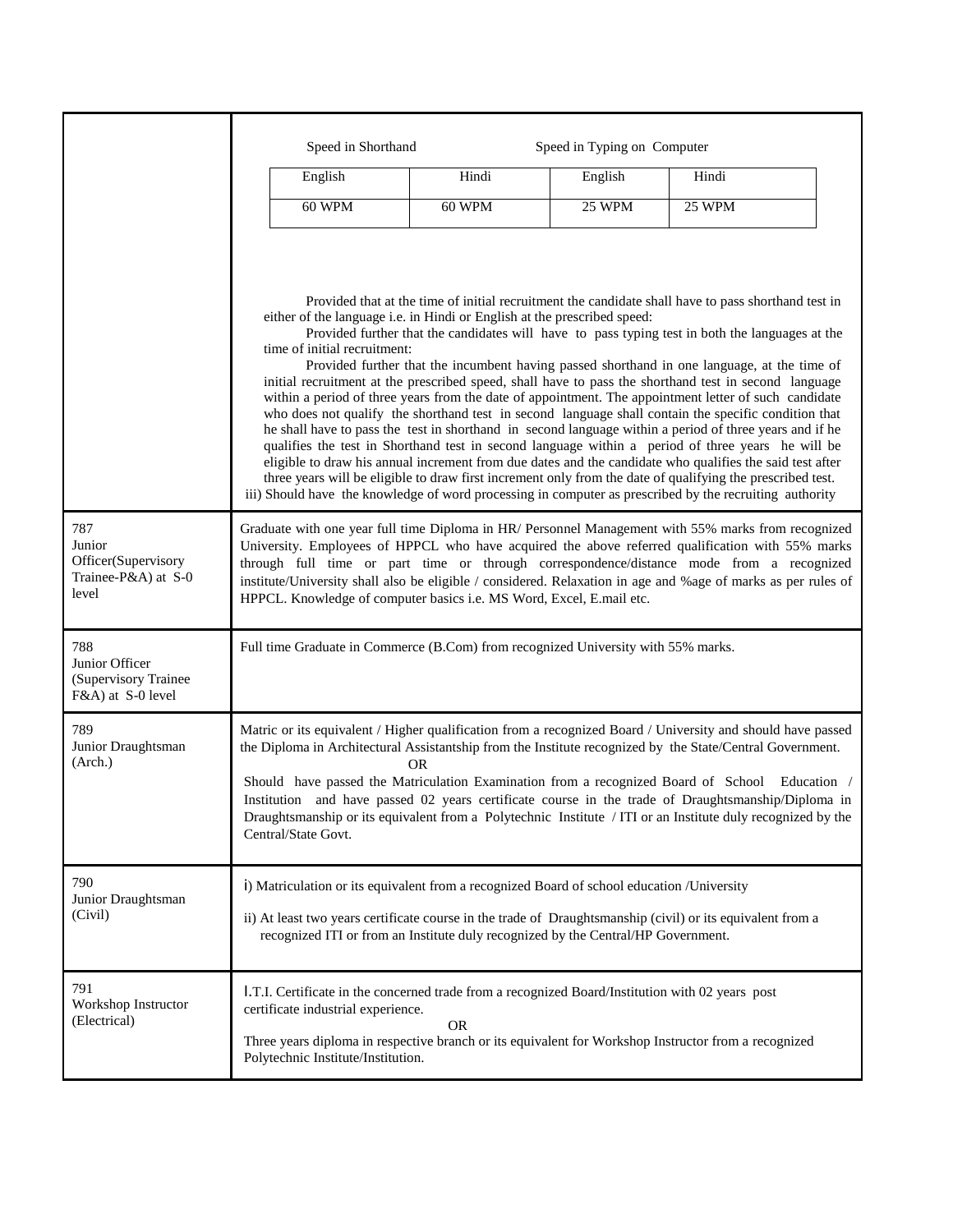| 792<br>Hostel Superintendent | i. Graduate from a recognized University.<br>ii. Female for Girl's Hostel and Male for Boy's Hostel.<br>iii.Three years experience in Hostel Management from a Govt. recognized educational Institute(s)<br>in Class-III services.                                                                                                                                                                                                                                                                                                                                                                                                                                                                                                                                                                                                                                                                                                                                                                                                                                                                         |
|------------------------------|------------------------------------------------------------------------------------------------------------------------------------------------------------------------------------------------------------------------------------------------------------------------------------------------------------------------------------------------------------------------------------------------------------------------------------------------------------------------------------------------------------------------------------------------------------------------------------------------------------------------------------------------------------------------------------------------------------------------------------------------------------------------------------------------------------------------------------------------------------------------------------------------------------------------------------------------------------------------------------------------------------------------------------------------------------------------------------------------------------|
| 793<br>TGT (Medical)         | i) B.Sc. (Medical) with at least 50% marks and 1 year Bachelor in Education (B. Ed.)<br><b>OR</b><br>B.Sc. (Medical) with at least 45% marks and 1 year Bachelor in Education (B. Ed.) in accordance<br>with NCTE (Recognition norms and Procedure) regulations issued from time to time in this regard.<br><b>OR</b><br>Senior Secondary (or its equivalent) with at least 50% marks and 4 years Bachelor in Elementary<br>Education (B. EI. Ed.)<br><b>OR</b><br>Senior Secondary (or its equivalent) with at least 50 % marks and 4 years B.Sc. (Medical).Ed.<br>OR<br>B.Sc. (Medical) with at least 50% marks and 1 year Bachelor in Education (B.Ed) (Special<br>Education).<br><b>AND</b><br>ii) Pass in Teacher Eligibility Test (TET) duly conducted by HPSSSB Hamirpur or HP Board of<br>School Education Dharamshala in accordance with the guidelines framed by the NCTE for the<br>purpose.<br>Note: - Relaxation up to 5% for appearing in Teacher Eligibility Test (TET) as well as in the<br>qualifying marks shall be allowed to the candidates belonging to SC/ST/OBC/PH categories.      |
| 794<br>TGT (Non-Medical)     | i) B.Sc. (Non-Medical) with at least 50% marks and 1 year Bachelor in Education (B. Ed.)<br>0R<br>B.Sc. (Non-Medical) with at least 45% marks and 1 year Bachelor in Education (B. Ed.) in<br>accordance with NCTE (Recognition norms and Procedure) regulations issued from time to time in<br>this regard.<br>OR<br>Senior Secondary (or its equivalent) with at least 50% marks and 4 years Bachelor in Elementary<br>Education (B. EI. Ed.)<br><b>OR</b><br>Senior Secondary (or its equivalent) with at least 50 % marks and 4 years B.Sc. (Non-Medical).Ed.<br>OR<br>B.Sc. (Non-Medical) with at least 50% marks and 1 year Bachelor in Education (B.Ed) (Special<br>Education).<br><b>AND</b><br>ii) Pass in Teacher Eligibility Test (TET) duly conducted by HPSSSB Hamirpur or HP Board of<br>School Education Dharamshala in accordance with the guidelines framed by the NCTE for the<br>purpose.<br>Note: - Relaxation up to 5% for appearing in Teacher Eligibility Test (TET) as well as in the<br>qualifying marks shall be allowed to the candidates belonging to SC/ST/OBC/PH categories. |
| 795<br>TGT(Arts)             | i) B.A./B.Com With at least 50% marks and 1- year Bachelor in Education (B. Ed.)<br>OR<br>B.A./B.Com With at least 45% marks and 1- year Bachelor in Education (B. Ed.) in accordance<br>with NCTE (Recognition norms and Procedure) regulations issued from time to time in this<br>regard.<br><b>OR</b><br>Senior Secondary (or its equivalent) with at least 50 % marks and 4 year Bachelor in<br>Elementary Education (B. EI. Ed.)<br>OR<br>Senior Secondary (or its equivalent) with at least 50 % marks and 4 year B.A. Ed.<br><b>OR</b><br>B.A./B.Com with at least 50% marks and 1-year Bachelor in Education (B. Ed.) (Special<br>Education).<br>And<br>ii) Pass in Teacher Eligibility Test (TET) duly conducted by HPSSSB Hamirpur or HP Board of<br>School Education Dharamshala in accordance with the guidelines framed by the NCTE for the                                                                                                                                                                                                                                                  |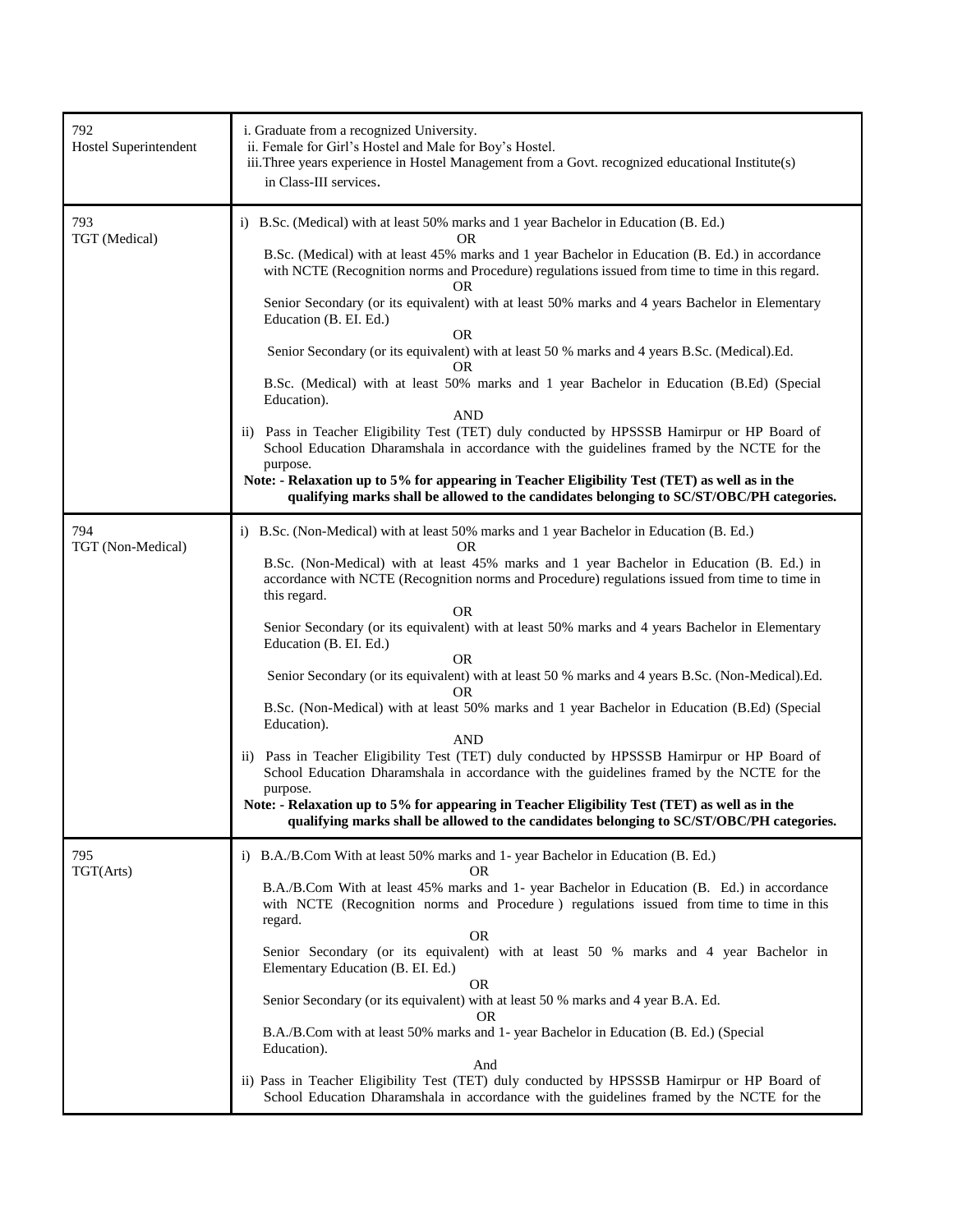|                                                    | purpose.                                                                                                                                                                                                                                                                                                                                                                                                                                                                                                                                                                                                                                                                                                                   |
|----------------------------------------------------|----------------------------------------------------------------------------------------------------------------------------------------------------------------------------------------------------------------------------------------------------------------------------------------------------------------------------------------------------------------------------------------------------------------------------------------------------------------------------------------------------------------------------------------------------------------------------------------------------------------------------------------------------------------------------------------------------------------------------|
|                                                    | Note: - Relaxation up to 5% for appearing in Teacher Eligibility Test (TET) as well as in the<br>qualifying marks shall be allowed to the candidates belonging to SC/ST/OBC/PH categories.                                                                                                                                                                                                                                                                                                                                                                                                                                                                                                                                 |
| 3.                                                 | <b>DESIRABLE QUALIFICATION(s)</b>                                                                                                                                                                                                                                                                                                                                                                                                                                                                                                                                                                                                                                                                                          |
| Post codes<br>772 to 791,793 to 795                | Knowledge of customs, manners and dialects of Himachal Pradesh and suitability for appointment in the<br>peculiar conditions prevailing in the Pradesh.                                                                                                                                                                                                                                                                                                                                                                                                                                                                                                                                                                    |
| 792                                                | i. Should have knowledge of handling Accounts & Stores.                                                                                                                                                                                                                                                                                                                                                                                                                                                                                                                                                                                                                                                                    |
|                                                    | ii) Knowledge of customs, manners and dialects of HP and suitability for appointment in the peculiar<br>conditions prevailing in the Pradesh.                                                                                                                                                                                                                                                                                                                                                                                                                                                                                                                                                                              |
| 4.                                                 | Mode of Selection -Part-I (Written test of 85 marks)                                                                                                                                                                                                                                                                                                                                                                                                                                                                                                                                                                                                                                                                       |
| qualify the Written Objective type Screening Test. | The Written Objective type Screening test of two hours duration will consist of 170 Multiple Choice Questions (MCQ) of<br>85 marks. Each question will be of 1/2 marks. The skill tests wherever applicable will be of qualifying nature for those who                                                                                                                                                                                                                                                                                                                                                                                                                                                                     |
| 772,774 to 781,783 to<br>785,787 to 791,793 to 795 | Objective type screening test consisting of 170 Multiple Choice Questions from :-<br>i) Subject(s) / field (s) concerned prescribed as essential qualification(s) in the R & P Rules and as<br>notified in the advertisement.                                                                                                                                                                                                                                                                                                                                                                                                                                                                                              |
|                                                    | $=120$ questions<br>ii) General Knowledge including General Knowledge of Himachal Pradesh, Current Affairs, Everyday<br>Science, Logic, Social Science, General English & General Hindi of Matric standard<br>$= 50$<br>questions                                                                                                                                                                                                                                                                                                                                                                                                                                                                                          |
| 773                                                | i) Objective type screening test consisting of 170 Multiple Choice Questions from General English<br>of 10+2 standard and Hindi of Matric standard, General Knowledge including General Knowledge<br>of Himachal Pradesh, Everyday Science, Social Science, Current affairs & Logic.<br>ii) Skill test in Shorthand in either of the language i.e. in Hindi or English and typewriting in both the<br>languages at the time of initial recruitment with the following minimum qualifying speeds for<br>those who qualify objective type of screening test.<br>Speed in Shorthand<br>Speed in typewriting<br>English 80 WPM<br>English 40 WPM<br>Hindi 70WPM<br>Hindi<br>30WPM<br>Skill tests will be of qualifying nature. |
| 782 & 792                                          | Objective type screening test consisting of 170 Multiple Choice Questions from General English of<br>10+2 standard and Hindi of Matric standard, General Knowledge including General Knowledge of<br>Himachal Pradesh, Everyday Science, Social Science, Current affairs & Logic                                                                                                                                                                                                                                                                                                                                                                                                                                           |
| 786                                                | i) Objective type screening test consisting of 170 Multiple Choice Questions from General English<br>of 10+2 standard and Hindi of Matric standard, General Knowledge including General Knowledge<br>of Himachal Pradesh, Everyday Science, Social Science, Current affairs & Logic.<br>ii) Skill test in Shorthand in either of the language i.e. in Hindi or English and typewriting in both the<br>languages at the time of initial recruitment with the following minimum qualifying speeds for<br>those who qualify objective type of screening test.<br>Speed in Shorthand<br>Speed in typewriting<br>English 25 WPM<br>English 60 WPM<br>Hindi 60 WPM<br>Hindi 25WPM<br>Skill tests will be of qualifying nature.   |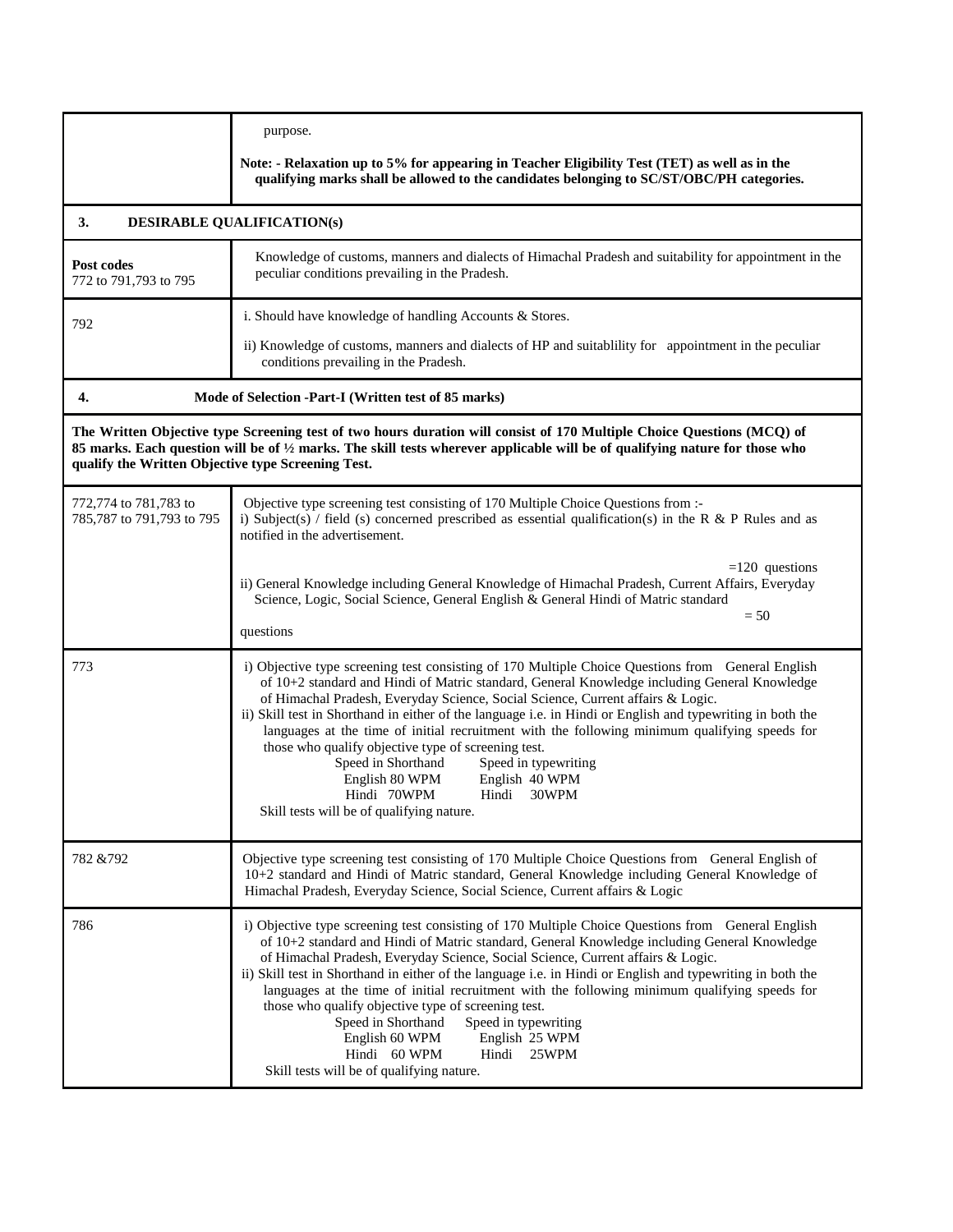#### **Part-II (Evaluation of 15 Marks )**

**Evaluation of 15 marks in respect of shortlisted candidates after qualifying written objective screening test / subjective tests and skill tests/physical/practical tests, if any, will be carried out as per the following criteria:-**

| Sr.No. | Detail of Criteria of 15 marks                                                                                                                                                                                                                                                                                                                                        | <b>Marks</b>          | <b>Competent authority</b><br>to issue the<br>certificates                                                                                                                                                                                                 |
|--------|-----------------------------------------------------------------------------------------------------------------------------------------------------------------------------------------------------------------------------------------------------------------------------------------------------------------------------------------------------------------------|-----------------------|------------------------------------------------------------------------------------------------------------------------------------------------------------------------------------------------------------------------------------------------------------|
| 1.     | Weightage for the minimum educational qualification as per the Recruitment $\&$<br>Promotion Rules. (Percentage of marks obtained in the educational qualification<br>would be multiplied by 0.025, For example, an individual has secured 50 %<br>marks in the required educational qualifications, he /she will be allowed 1.25<br>marks $(50 \times 0.025 = 1.25)$ | 2.5 (two & a<br>half) | Concerned University<br>/ Board                                                                                                                                                                                                                            |
| 2.     | Belonging to notified Backward Area or Panchayat, as the case may be                                                                                                                                                                                                                                                                                                  | $1$ (one)             | Concerned $SDO(C)$ /<br>Tehsildar/Naib<br>Tehsildar.                                                                                                                                                                                                       |
| 3.     | Land less family / family having land less than 1 Hectare to be certified by the<br>concerned Revenue Authority                                                                                                                                                                                                                                                       | $1$ (one)             | Concerned $SDO(C)$ /<br>Tehsildar/Naib<br>Tehsildar.                                                                                                                                                                                                       |
| 4.     | Non-employment Certificate to the effect that none of the family members is in<br>Government/Semi Government.                                                                                                                                                                                                                                                         | $1$ (one)             | Concerned SDO (C)/<br>Tehsildar / Naib<br>Tehsildar or<br>concerned Panchayat<br>Secretary /Sahayak<br>and counter signed<br>by concerned Gram<br>Panchayat<br>Pradhan/Up<br>Pradhan.                                                                      |
| 5.     | Differently abled persons with more than 40% impairment / disability / infirmity                                                                                                                                                                                                                                                                                      | $1$ (one)             | Health & Family<br>Welfare authorities /<br>Medical Boards.                                                                                                                                                                                                |
| 6.     | NSS (atleast one year), certificate holders in NCC /The Bharat Scout and Guide.<br>Medal winner in National level sports competitions                                                                                                                                                                                                                                 | $1$ (one)             | Concerned Head of<br>Institution.<br>Certificate of medal<br>winners<br>will<br>be<br>issued by concerned<br>Distirct<br>Youth<br>Services and Sports<br>Officer/Head<br>οf<br>Institution.                                                                |
| 7.     | BPL family having family annual income (from all sources) below Rs. 40,000/-<br>or as prescribed by the Govt. from time to time.                                                                                                                                                                                                                                      | $2$ (two)             | Concerned BDO by<br>taking<br>the<br>authenticated entries<br>"Parivar<br>in<br>the<br>Register" as the basis<br>of such certificate or<br>concerned Panchayat<br>Secretary<br>/Sahayak<br>and countersigned by<br>concerned<br>Gram<br>Panchayat Pradhan. |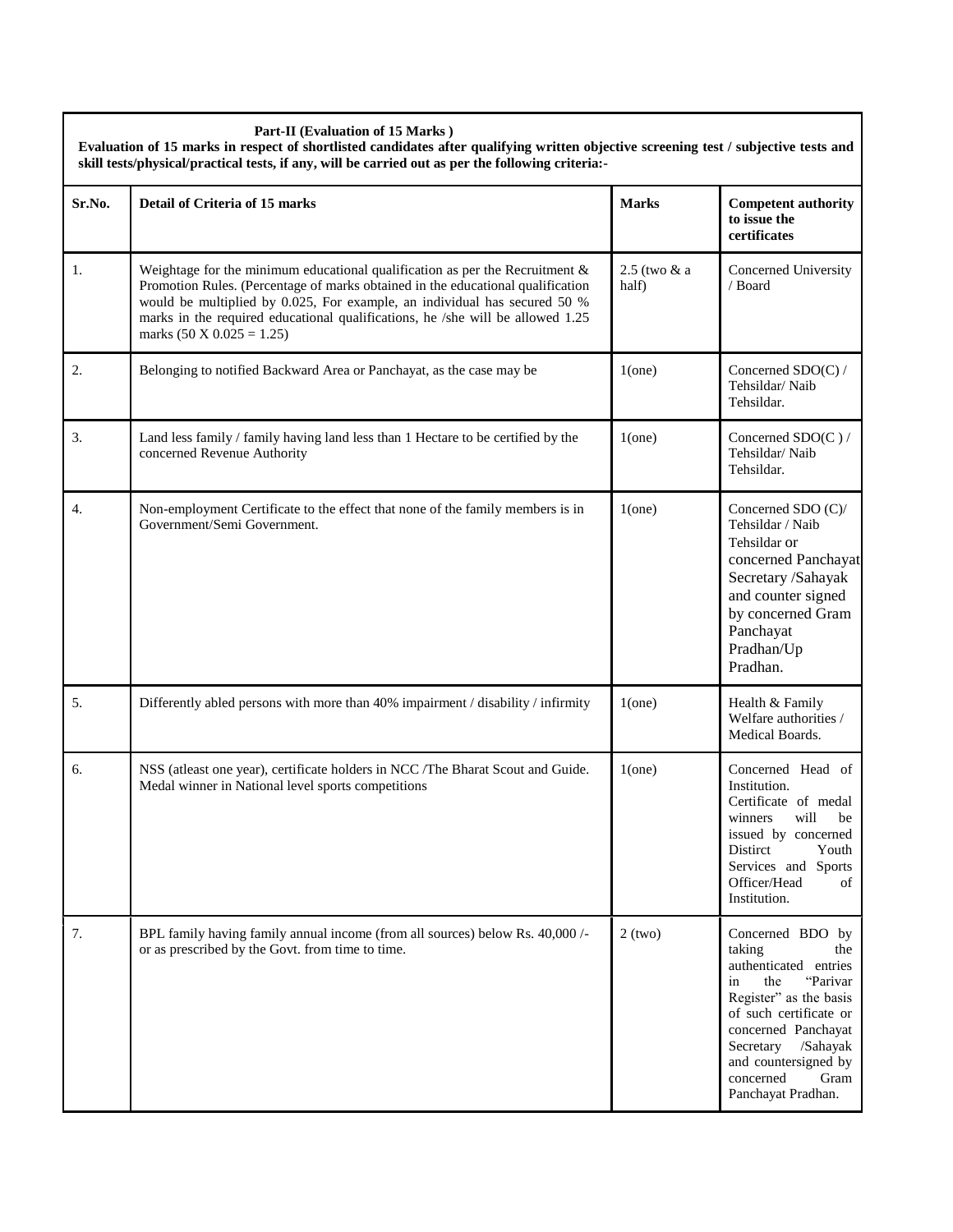| 8.  | Widow/divorced/destitute/single woman                                                                                                                 | $1$ (one)                 | Concerned BDO by<br>taking the<br>authenticated entries<br>in the "Parivar"<br>Register" as the basis<br>of such certificate. |
|-----|-------------------------------------------------------------------------------------------------------------------------------------------------------|---------------------------|-------------------------------------------------------------------------------------------------------------------------------|
| 9.  | Single daughter/Orphan                                                                                                                                | $1$ (one)                 | Concerned BDO by<br>taking the<br>authenticated entries in<br>the "Parivar Register"<br>as the basis of such<br>certificate.  |
| 10. | Training of at least 6 months duration related to the post applied for from a<br>recognized University/Institution                                    | $1$ (one)                 | Competent authority<br>of the concerned<br>University<br>/Institution.                                                        |
| 11. | Experience up to a maximum of 5 years in Govt. / semi-Govt. organization<br>relating to the post applied for (0.5 mark only for each completed year). | $2.5$ (two $&$ a<br>half) | Competent authority<br>of the concerned<br>Govt. /Semi Govt.<br>Organization.                                                 |

# **5. IMPORTANT INSTRUCTIONS FOR FILLING UP ONLINE APPLICATIONS :-**

- 1. The candidates must read the instructions carefully, which are also available on the website of the HPSSC, i.e. **http://www.hpsssb.hp.gov.in** before **filling up ORA for the post(s) concerned. Incomplete ORA submitted without requisite examinations fee, scanned photograph & scanned signatures of prescribed size, will be rejected straightway.**
- 2. The candidates are advised to apply online well in time without waiting for the last date of submission of Online application, due to heavy rush on systems on last dates which may lead to non submission of forms.
- 3. The candidate should enter his/her particulars i.e. Name, Father"s Name, Mother"s Name & Date of Birth as per his/her Matric Certificate and upload scanned photograph and scanned signature. The size of scanned photograph should be less than 50 kb and size of scanned signature should be less than 30kb. Only after filling the mandatory fields the candidate can move to the next step, otherwise the application will be considered incomplete.
- 4. The candidates must ensure their eligibility in respect of category, experience, age and essential qualifications(s), etc. as mentioned against each post in the advertisement to avoid rejection at later stage.
- 5. The candidate shall be eligible for appointment, if he/she has passed Matriculation and 10+2 from any school / institution situated within Himachal Pradesh. Provided this condition shall not apply to Bonafide Himachalis.
- 6. The benefit of reservation for various post(s) will be admissible only to the candidates, who are bonafide residents of Himachal Pradesh in respect of categories, viz., S.C., S.T., O.B.C., Ex-Servicemen, WFF and Physically Disabled (Orthopedically Disabled/ Visually Impaired/ Blind / Hearing Impaired / Deaf & Dumb)/ BPL etc.
- 7. The candidate should possess requisite essential qualification(s) prescribed for the post(s) for which he/she wants to apply as on closing date fixed for submission of Online Recruitment Applications (ORA)**.**
- 8. The candidate is allowed to submit only one application form against each post. Multiple applications Form for same post of a candidate are liable to be rejected.
- 10. The application forms through fax/post shall not be entertained and the commission does not take responsibility to inform such candidates.
- 11. Married daughters/ grand-daughters of freedom fighters and Ex-serviceman are entitled for reservation under Ward of Freedom Fighter and Ward of Ex-Serviceman category respectively subject to the final outcome of **LPA No. 215/2015 titled as State of HP V/S Smt. Jyoti Kumari & ors pending before the Hon'ble High Court of H.P. and SLP No. 31435 /2016 titled as State of HP & ors V/s Nelam Kumari pending before the Hon'ble Supreme Court of India.** Preference will be given to the children of Freedom Fighters over Grand Children.
- 12. Eligibility for vacancies in Sub-Category of SPORTSMAN shall be as per the norms framed by department of Youth Services and Sports.
- 13. The Commission reserves the right to dispense with the written examination for any post keeping in view the number of applicants viz-aviz vacancies & other circumstances.
- 14. **The certificate of Scheduled Caste, Scheduled Tribe, Other Backward Classes should be on parental basis, failing which candidature of such candidates will be rejected.**
- 15. The candidates belonging to OBC of HP Category must produce OBC certificate(s) on the prescribed format, which should not be more than one year old at the time of last date fixed for submission of Online Recruitment Application. The validity of the certificate is required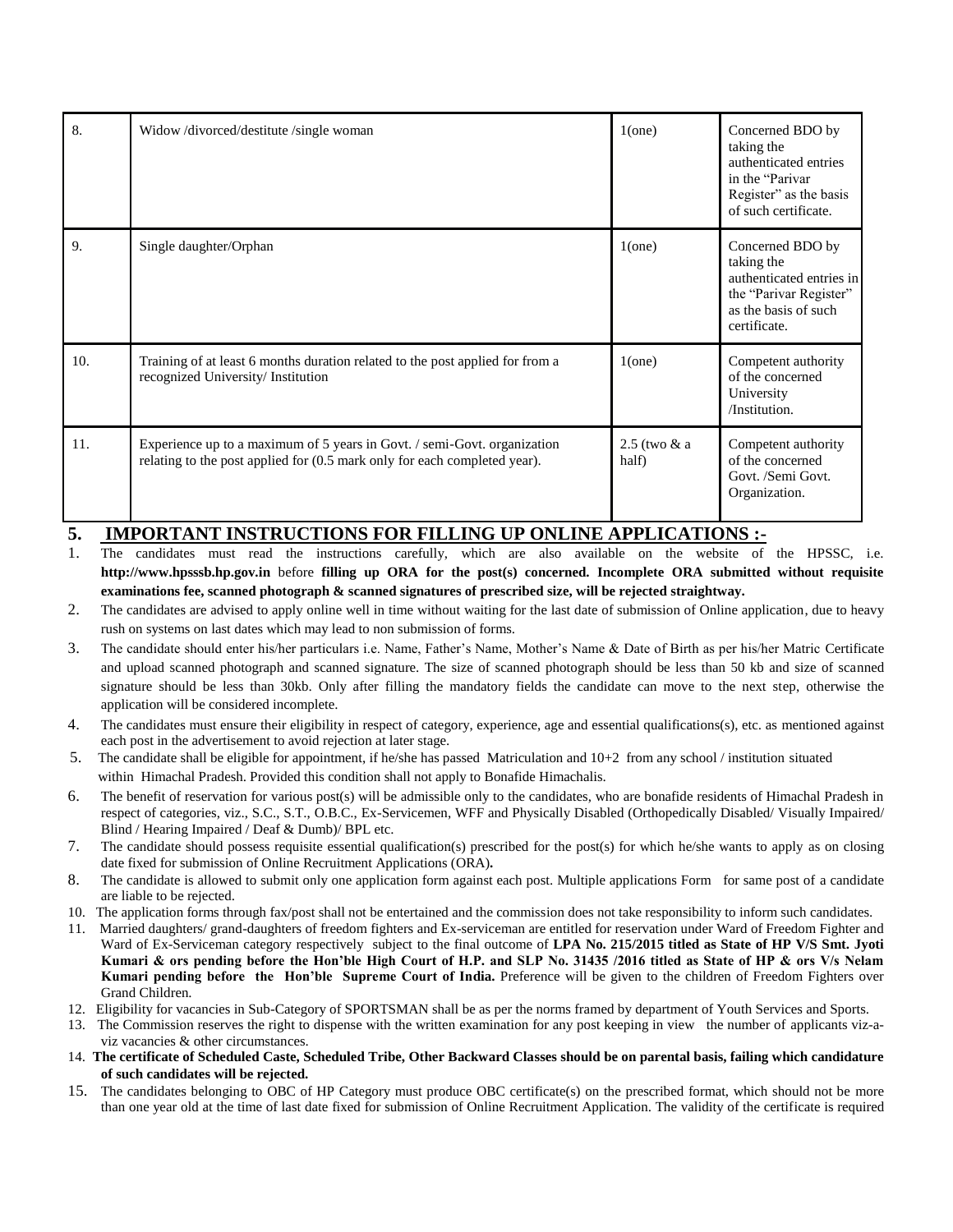to be seen at the time of Evaluation of 15 marks. The candidates are also required to produce the old certificate of the time of filling of the application.

- 16. The benefit of reservation under EWS can be availed upon production of an Income and Asset Certificate issued by the Competent Authority i.e. DC/ADC/ADM/ SDO (Civil) of the area where the candidate and /or his family resides; and revenue officer not below the rank of Tehsildar. The validity of IRDP/BPL certificate is of six months from the date of its issuance. The candidate is required to furnish the valid certificate including the old certificate of the time of the filling the application in support of his/her claim.
- 17. The validity of the certificate is required to be seen at the time of Evaluation of 15 marks. The candidate belonging to un-reserved BPL category are not required to submit Income & Asset Certificate. They shall be treated as eligible for EWS reservation on the basis of valid BPL Certificate issued by the competent authority and supplemented by the non-SC-/ST/OBC Certificate. If any BPL candidate applies for the post reserved for EWS category he/she shall have to submit a valid B.P.L. certificate countersigned by the Block Development Officer and also a non-SC/ST/OBC certificate issued by the competent authority. The candidate must possess these certificates on prescribed formats at the time of submission of Online Recruitment application Form or by the prescribed closing date of applications.
- 18. If in any recruitment year any vacancy earmarked for EWS cannot be filled up due to non-availability of suitable candidate belonging to EWS, such vacancies for that particular year shall not be carried forward to the next recruitment year as backlog. In other words, when an EWS candidate is not available for selection, the post will be treated automatically as de-reserved and will be filled up from a non-EWS candidate of unreserved category.
- 19. The candidates belonging to disabled categories with disability of 40% or more are allowed extra time of minimum one hour for examination of three hour duration i.e. 20 minutes per hour. In case of visually impaired candidates making request for the scribes, he/she/will have to submit a written request for the same to the Centre Superintendent immediately after receipt of his roll number.
- 20. Examination fee once paid will not be refunded and neither it be held in reserve for any other examination or selection under any

#### circumstances **6. EXAMINATION FEES:-**

 *The detail of Exam. fee for different categories is as under:-*

| Sr.No. | Category                                                                                                                                                                                                                                                                                                                                                          | Exam Fees   |
|--------|-------------------------------------------------------------------------------------------------------------------------------------------------------------------------------------------------------------------------------------------------------------------------------------------------------------------------------------------------------------------|-------------|
| 1.     | General Category/ E.W.S., Ex Servicemen of HP relieved from Defence Services on<br>their own request before completion of normal tenure.                                                                                                                                                                                                                          | $Rs. 360/-$ |
|        | General IRDP, Physically Handicapped, Ward of Freedom Fighter, Ward of Ex-<br><b>Servicemen of HP.</b>                                                                                                                                                                                                                                                            | $Rs. 120/-$ |
| 3.     | S.C. of H.P. / S.T. of H.P. / O.B.C. of H.P. / BPL of H.P. / EWS (BPL) (including S.C. /<br>S.T. / O.B.C. Ex-Servicemen of H.P. relieved from Defence Services on their own<br>request before completion of normal tenure , SC / ST / OBC wards of Ex-SM of H.P.,<br>i.e. Dependent sons, daughters and wives of Ex-SM and SC/ST/OBC Persons with<br>Disability). | $Rs. 120/-$ |
| 4.     | Female candidates, Ex-Servicemen of H.P. (Ex-Servicemen, who are relieved from<br>Defence Services after completion of normal tenure) / Blind / Visually Impaired of H.P.                                                                                                                                                                                         | No Fee      |

#### **7. Mode of Payment:-**

The candidate can deposit the requisite fee through **"Online Payment Gateway"** using Credit Card/Debit Card/ Net Banking. There will not be any other mode of payment of examination fee.

## **8. FACILITATION COUNTER FOR GUIDANCE OF CANDIDATES:-**

In case of any guidance/information/clarification regarding their Online Recruitment Applications (ORA), candidature etc. candidates may contact HPSSC Reception Counter in person or on Phone No. 01972-222204,222211, Toll Free No. 1800-180- 8095 or on email ID i.e[. sssb-hp@nic.in](mailto:sssb-hp@nic.in) on any working day between 10:00 A.M. to 05:00 P.M.

## **9. ADMISSION/ REJECTION**:-

The information in respect of provisionally admitted candidates and rejected candidates will be uploaded on the official website of the Commission before the conduct of Screening Test/ Examination for the concerned post(s).

The candidates are required to submit their requisite documents in support of their eligibility for the concerned post(s)at the time of evaluation of 15 marks. The requisite documents submitted by the candidates, will be scrutinized and list of proposed rejected candidates will be uploaded on the website of the Commission for information of all concerned.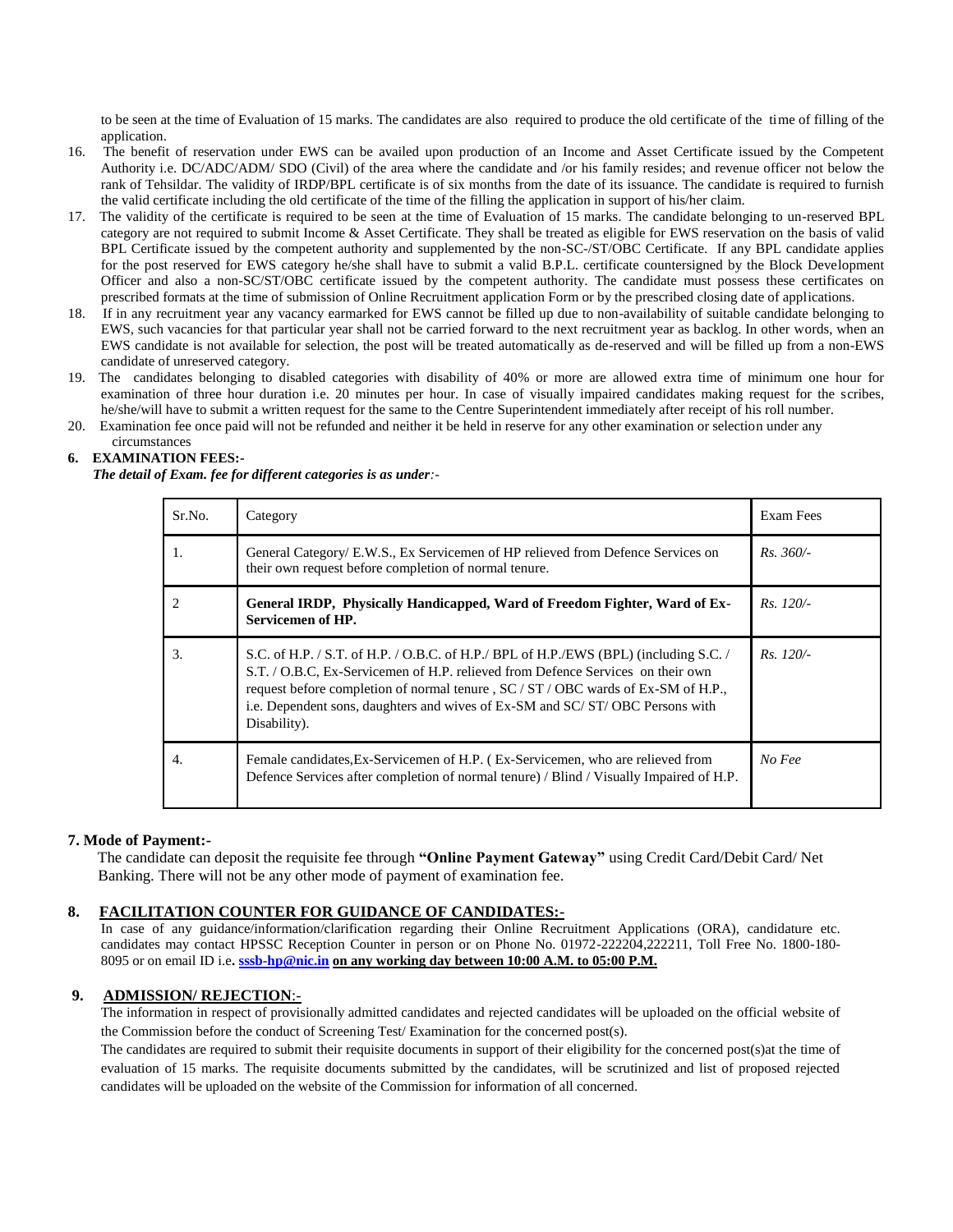*Admissions and rejections will be uploaded on the official website and No separate intimation in this regard will be sent by post. 07 day's time will be given to file representation(s) against the proposed rejections, if any, from the date of uploading the list of rejected candidates on the official website of the Commission for the concerned post(s).*

*The candidates are advised to visit the Commission's official website http://www.hpsssb.hp.gov.in from time to time for updates in their own interest.*

# **10. ADMIT CARD:**

No Admit Card(s) will be sent by post and provisionally admitted candidates will have to download their respective Admit Card from the official website of the Commission i.e. **http://www.hpsssb.hp.gov.in** . The message in this regard will also be sent on their registered Mobile No. or e-mail Id (if provided during the registration). The candidates may download his/her Admit Card either by entering Application ID, Name and Date of Birth. A One Time Password (OTP) will be sent on registered mobile/ e-mail ID which will be required to be entered before downloading the Admit Card.

# **11. SUBMISSION OF CERTIFICATES/ DOCUMENTS**:-

**The downloaded/printed copy of the Online Application Form alongwith necessary original certificates and self attested photocopies will have to be produced at the time of evaluation. No offline Application Form will be accepted by the office.**

# **12. CATEGORY CLAIMS:***-*

The category once claimed by the candidate(s) will not be allowed to be changed at any stage. The S.C. of Himachal Pradesh / S.T. of Himachal Pradesh / O.B.C. of Himachal Pradesh/ WFF of Himachal Pradesh / Ex-Servicemen of Himachal Pradesh and Physically Disabled of Himachal Pradesh candidates must possess such certificates(s) in support of their claims made in the Online Recruitment Application(s) (ORA) while applying for the concerned post(s). The benefit of reservation will be admissible on parental basis only. All the candidates belonging to reserved categories are also required to go through the relevant instructions of the Government of Himachal Pradesh issued from time to time in order to ensure that they are eligible under a particular category and submit the applicable certificates only on the prescribed formats at the time of evaluation.

# **13. ELIGIBILITY CONDITIONS:-**

- **i.** The date of determining the eligibility of all candidates in terms of Essential Qualifications, experience etc. shall be reckoned as on the closing date for submitting the Online Recruitment Applications (ORA).
- **ii.** The decision of the Commission regarding eligibility etc. of a candidate will be final.
- iii. Onus of proving that a candidate has acquired requisite degree/ essential qualifications by the stipulated date is on the candidate and in the absence of proof the date as mentioned on the face of certificate/ degree or the date of issue of certificate / degree shall be taken as date of acquiring essential qualification.
- **iv** In respect of equivalent clause in Essential Qualifications, if a candidate is claiming a particular qualification as equivalent qualification as per the requirement of advertisement, then the candidate is required to produce order / letter in this regard, indicating the Authority (with number and date) under which it has been so treated, otherwise the ORA is liable to be rejected.

## **14. SCREEENING TEST/ EXAMINATION/ EVALUATION ETC.**:-

- **i.** In cases where the number of eligible candidates for recruitment to the post(s) advertised by the Commission is inordinately large, the Commission may limit/ shortlist the number of eligible candidates to be called for evaluation of 15 marks by subjecting them to a Written Screening Test which may be objective type or descriptive or both. Final selection of a candidate will be made solely on the basis of the marks obtained in the Written Screening Test/ main subjective type test and his/her evaluation of 15 marks as per prescribed criteria. If the candidates score equal marks, then a candidate who is senior in age will be placed above the candidate junior in age.
- **ii.** Where a skill test comprising of type and shorthand test or both is an Essential Qualification, the candidates will be required to undergo these tests for the prescribed speeds. Where a Physical Test is prescribed/required, the candidate will be required to undergo the required Physical Test as per Physical Standards laid down. The Commission shall not be liable for any injury or damage sustained by the candidates while going through such tests. However the skill tests/physical tests will be of qualifying nature.
- **iii** The provisional answer key of each Written Screening Test (objective type) will be uploaded on the official website after the freezing of the answer sheets of the candidates for calling objections from the candidates. Seven day"s time shall be given for inviting objections in the answer key, if any. The objections will be got vetted through an expert panel and the result will be finalized as per the revised answer key.
- **iv.** Any request for rechecking/re-evaluation of scripts of written tests/ Skill tests/Physical tests will not be entertained.
- **v.** The eligibility of candidate(s) called for the evaluation of 15 marks will be determined on the basis of original documents produced at the time of evaluation of 15 marks and the Commission will not be responsible if the candidature of any candidate is rejected at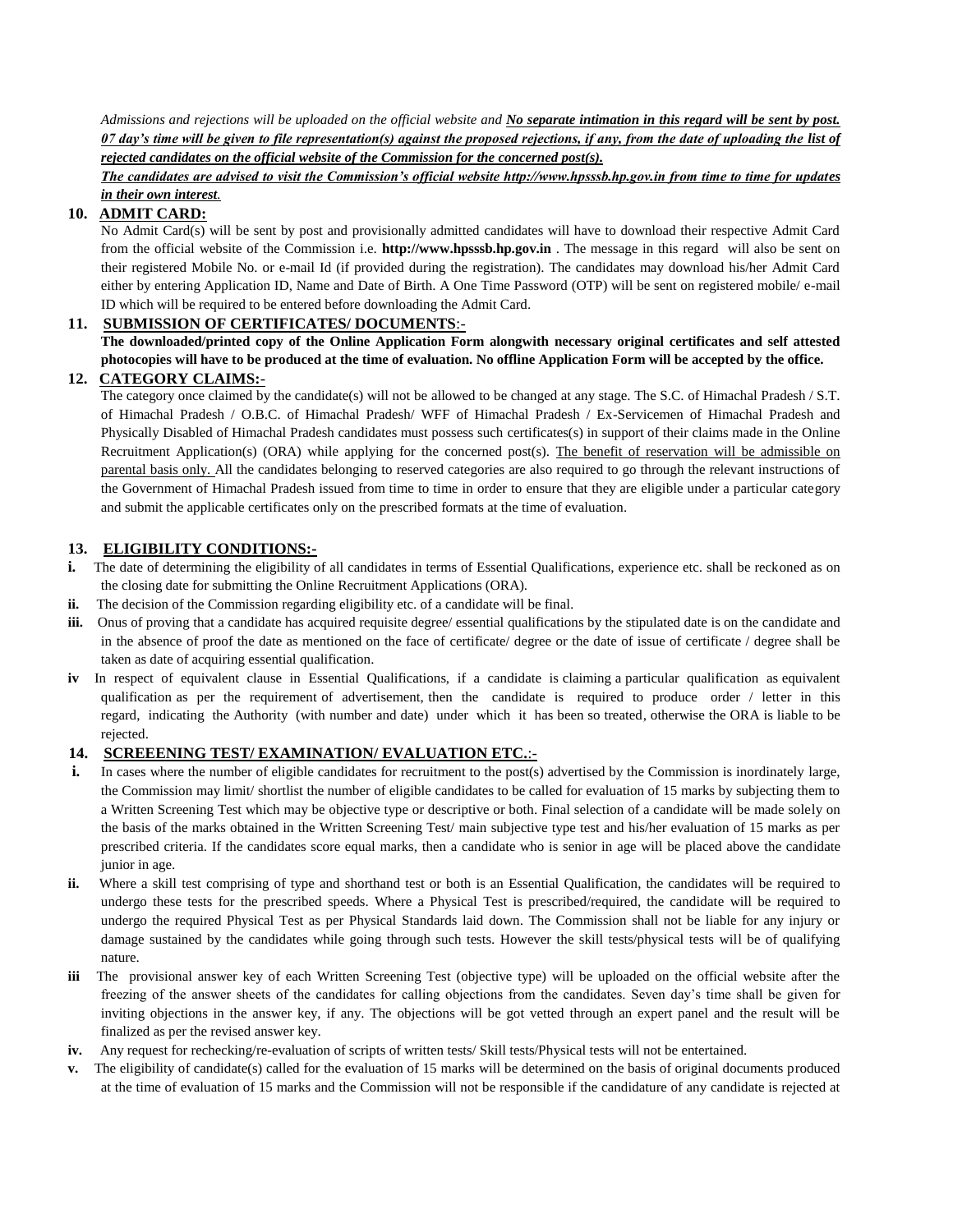that stage or at the time of verification by the Appointing Authority. As such, admission to the Written Screening Test/Examination/ evaluation of 15 marks shall be purely provisional.

**vi**. The Centers for holding the examination are liable to be changed at the discretion of the Commission. However, every effort will be made to allot the examinations centre(s) of their choice to the candidates. But, the Commission may, at its discretion, allot a different centre to a candidate if circumstances so warrant.

# **15. OTHER CONDITIONS**:-

- **1.** All candidates, whether in Government Service or Government owned Industrial or Public Enterprises or other similar organizations or in private employment should submit their applications online directly to the Commission. Persons already in regular Government service, whether in a permanent or temporary capacity are required to submit a declaration that they have informed in writing to their Head of Office/ Department that they have applied for a particular post. In case, a communication is received from their employer by the Commission withholding permission to any candidate applying for/ appearing for the examination, his/her application(s) will be liable to be rejected.
- **2.** Contract / Casual / adhoc / daily wages /work charged employees do not need to produce NOC from the concerned employer.
- **3.** In Government service (regular service) candidates may apply to the Commission along with requisite examination fees with information to their Heads of Departments/Employer for issuing NOC.
- **4.** Candidate who is or has been declared by the Commission to be guilty of:-
- **(a)** Obtaining support for his/her candidature by the following means, namely:- Offering illegal gratification to, or applying pressure on, or blackmailing or threatening to blackmail any person connected with the conduct of the examination, or
- **(b)** Impersonating, or
- **(c)** procuring impersonation by any person, or
- **(d)** submitting fabricated documents or documents which have been tampered with, or
- **(e)** making statements which are incorrect or false or suppressing material information, or
- **(f)** resorting to the following means in connection with his/her candidature for the examination, namely:- Obtaining copy of question paper through improper means, finding out the particulars of the persons connected with secret work relating to the examination, influencing the examiners, or
- **(g)** using unfair means during the examination, or
- **(h)** writing obscene matter or drawing obscene sketches in the scripts, or
- **(i)** misbehaving in the examination hall including tearing of the scripts, provoking fellow examinees to boycott examination, creating disorderly scene and the like, or
- **(j)** harassing or doing bodily harm to the staff employed by the Commission for the conduct of their examinations, or
- **(k)** being in possession of or using mobile phone, pager or any electronic equipment or device or any other equipment capable of being used as a communication device during the examination; or
- **(l)** violating any of the instructions issued to candidates along with their admission certificates permitting them to take the examination, or
- **(m)** attempting to commit or as the case may be abetting the Commission of all or any of the acts specified in the foregoing clauses; may in addition to rendering himself/herself liable to Criminal prosecution, be liable to be disqualified by the Commission from the examination for which he/she is a candidate and/or
- **(n)** to be debarred either permanently or for a period as specified by the Commission from any examination or selection.

**16. CHECK LIST:**

## **VERIFY THE FOLLOWING BEFORE SUBMITING THE ONLINE RECRUITMENT APPLICATION OR DOCUMENTS/ CERTIFICATES:-**

- **a.** That no column is wrongly filled or kept blank as the information furnished therein would be used to determine the eligibility of candidates.
- **b.** That copies of only following documents/certificates are to be provided in support of claims made / information given in the Online Recruitment Application(ORA) at the time of evaluation of 15 marks:-
- **i.** Matriculation certificate for age proof.
- **ii.** Degree/Diploma certificates along with Marks Sheets of all years in support of Educational Qualifications as prescribed under Essential Qualification column of R & P Rules. The provisional certificate(s) along with marks sheets of all semesters/ years.
- iii. Experience certificate(s) wherever required.
- **iv.** Order/ letter in respect of equivalent Educational Qualifications claimed, indicating the authority (with number & date) by which it has been so treated and that if the qualification possessed by the candidates is equivalent, a copy of order/letter under which it has been so treated may also be enclosed.